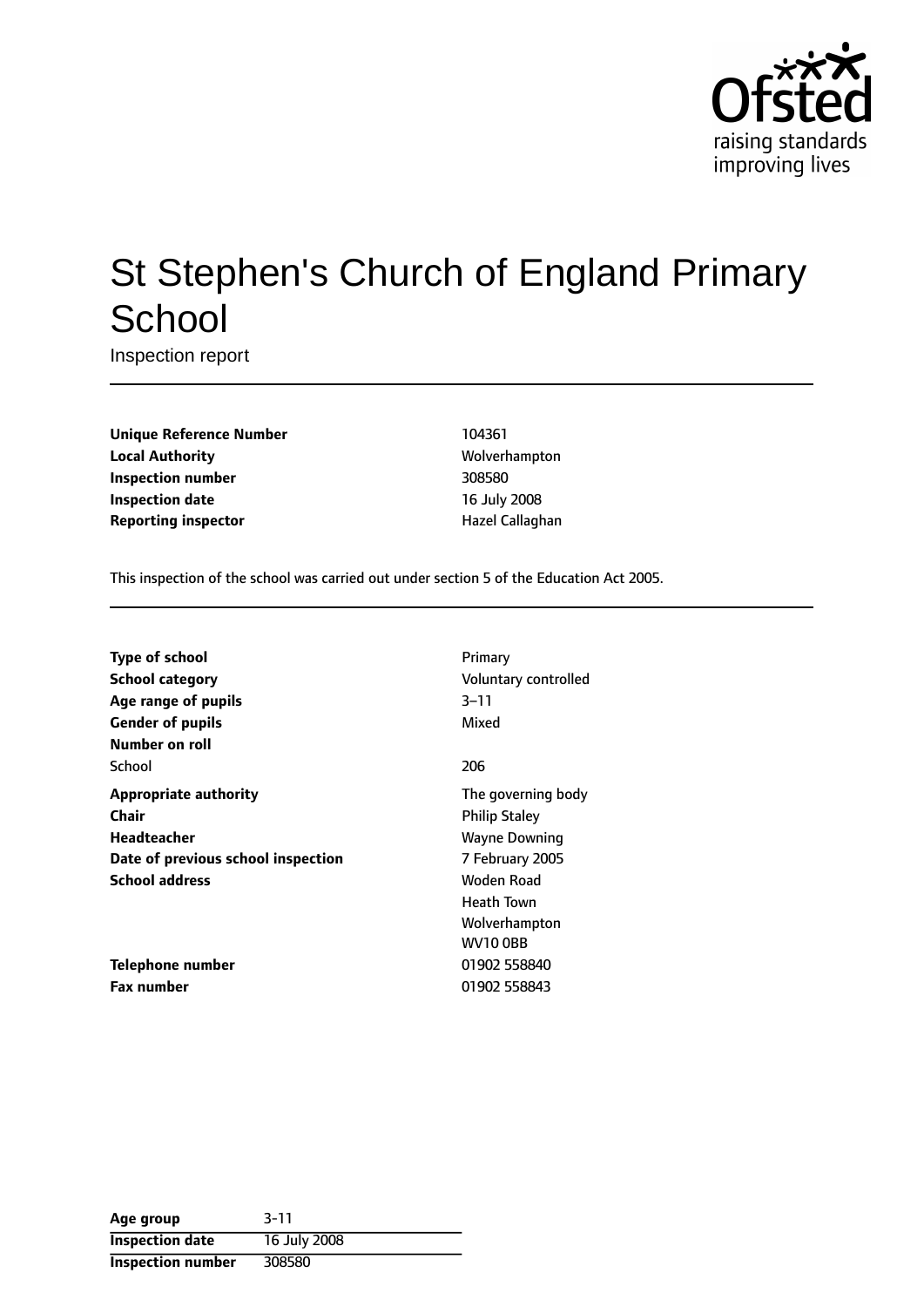.

© Crown copyright 2008

#### Website: www.ofsted.gov.uk

This document may be reproduced in whole or in part for non-commercial educational purposes, provided that the information quoted is reproduced without adaptation and the source and date of publication are stated.

Further copies of this report are obtainable from the school. Under the Education Act 2005, the school must provide a copy of this report free of charge to certain categories of people. A charge not exceeding the full cost of reproduction may be made for any other copies supplied.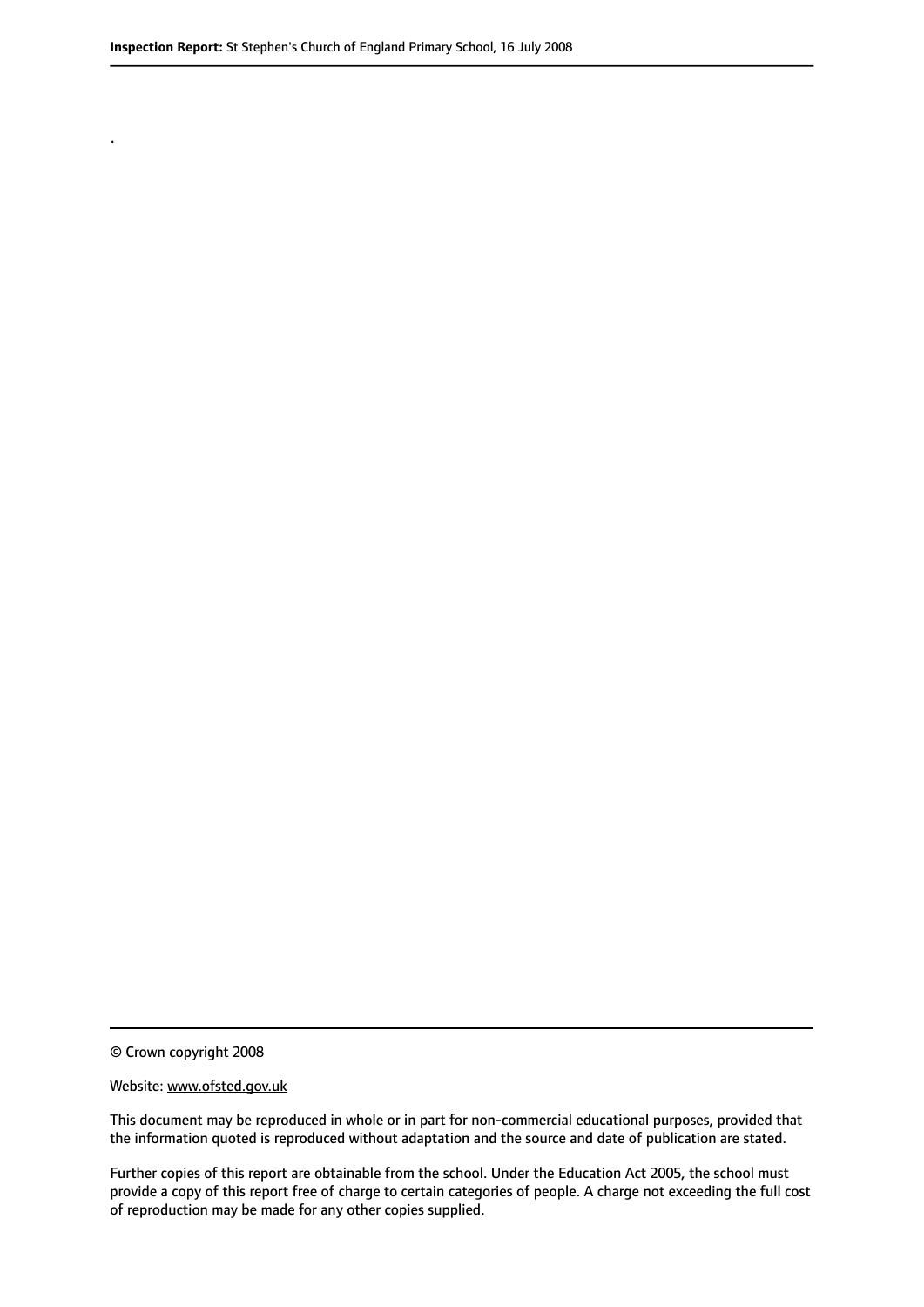# **Introduction**

The inspection was carried out by one Additional inspector. The inspector evaluated the overall effectiveness of the school and investigated the following issues:

The school's promotion of pupils' learning in writing and how well it provides general challenge for pupils to reach the higher levels for their age. The guidance given to pupils so that they understand how well they are doing and how to improve their work. How well leaders at all levels understand what needs to be done to move the school forward to greater success.

Evidence was gathered from the school's assessments of pupils' standards and progress, and the results of the 2008 tests were analysed. There were observations of teaching, and discussions took place with senior leaders, staff and pupils. Parents' responses to the Ofsted questionnaire were analysed. The inspector considered the quality of the school's self-evaluation and the impact of recent initiatives.

Other aspects of the school's work were not investigated in detail, but the inspector found no evidence to suggest that the school's own assessments, as given in its self-evaluation, were not justified, and these have been included where appropriate in this report.

# **Description of the school**

Pupils at St Stephen's come from a diverse range of cultural and ethnic backgrounds, with about a third from families of White British heritage. An above average proportion of pupils do not have English as their home language but only a very small number are in the early stages of learning English. These children are usually asylum seekers and new to the country. A large proportion of pupils are eligible for free school meals and the area around the school is recognised as being one of the most socially and economically deprived in the city. There is a below average proportion of pupils identified as having learning difficulties and/or disabilities. However, children start in the nursery with a much narrower range of skills and knowledge than is expected for their age. The proportion of pupils joining or leaving the school other than at the usual times is higher than in most schools. The school has received a number of awards, including the Active Mark and Healthy Schools Award.

### **Key for inspection grades**

| Grade 1 | Outstanding  |
|---------|--------------|
| Grade 2 | Good         |
| Grade 3 | Satisfactory |
| Grade 4 | Inadequate   |
|         |              |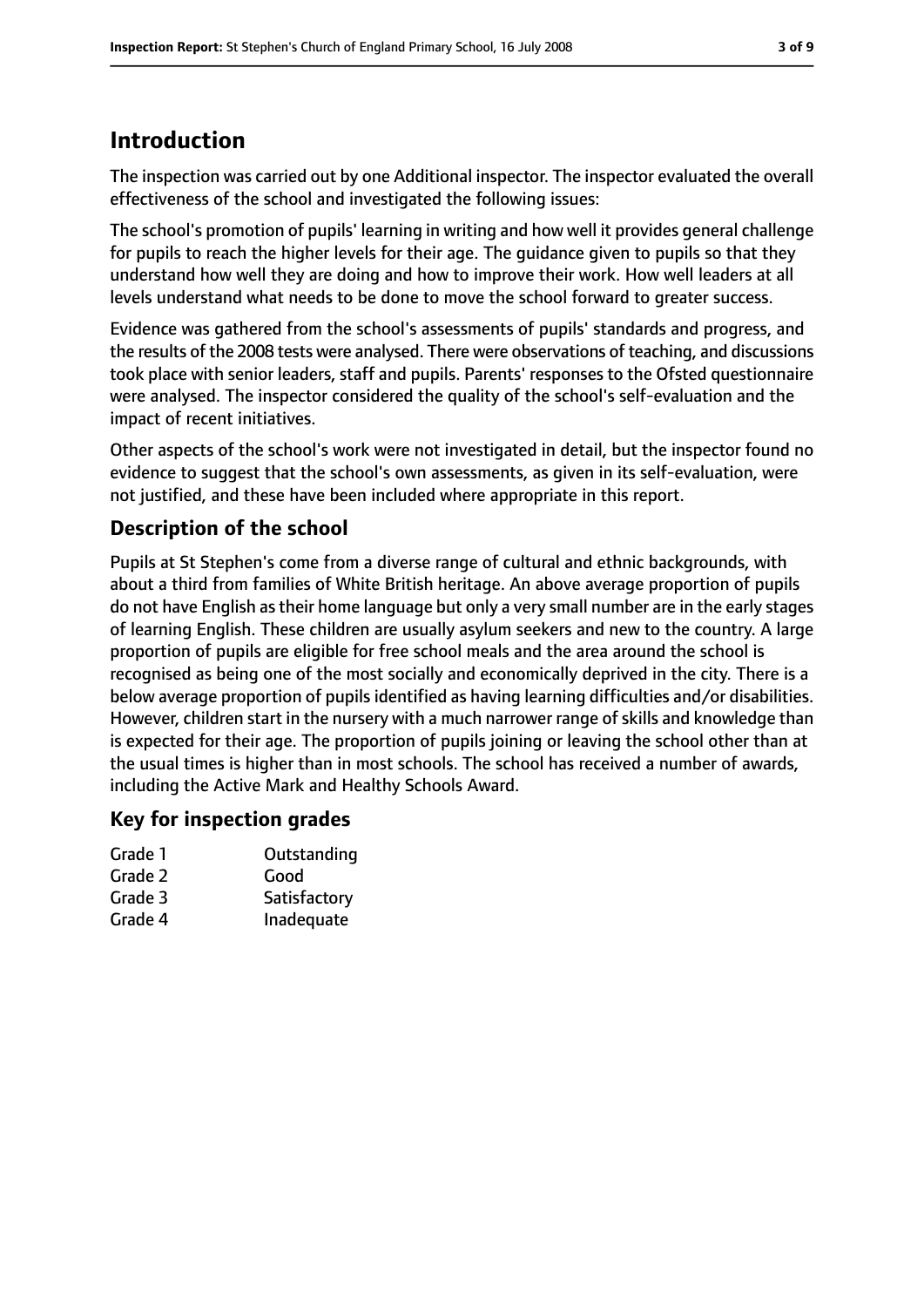# **Overall effectiveness of the school**

#### **Grade: 2**

St Stephen's Primary is a good school. It is improving year on year because of the outstanding leadership of the headteacher, ably supported by his deputy. The headteacher has provided a clear direction for the school and raised both teachers' and pupils' expectations for what can be achieved. Staff work as a strong united team who now have confidence in their work. There is a strong commitment to raising standards and enabling pupils to achieve as well as they can. The school's record of improvement is testimony to the good capacity for further development.

Teaching is good in the Foundation Stage and throughout the school so pupils achieve well. Standards are improving rapidly. They were well below average at the previous inspection and are now broadly average. The school focused accurately on raising the achievement of less able pupilsso they reach the standards expected for their age. Pupils with learning difficulties and/or disabilities achieve well because their needs are accurately identified and they are given good levels of support. The school is now correctly focusing on promoting the greater achievement of more able pupils so that more reach the higher levels in Year 2 and Year 6. Although pupils achieve well throughout the school, particularly in mathematics where achievement was outstanding last year, progress is only satisfactory in writing and this continues to be a focus for improvement. To support the process of improving writing standards, the curriculum is enriched by many visits and visitors to the school that broaden pupils' experiences and stimulate their interest and curiosity. Many opportunities to extend pupils' vocabulary and language skills have been introduced in the form of drama and role-play sessions. All these activities stimulate pupils' interest in writing but they have not yet had time to have a positive impact on standards.

Academic guidance for pupils is satisfactory. Comprehensive assessments are used to check on pupils' progress and those who are likely to underachieve are identified and given additional support. Teachers ensure pupils understand what is to be learnt in each lesson but not always how to be really successful in their task. Targets are set for pupils' next steps in English, mathematics and science but they are not always securely linked to their levels of attainment or reviewed frequently enough to ensure pupils understand how best to improve their work. These strategies to support pupils' learning are being further developed in writing but are not yet consistent or sufficiently effective in promoting higher standards of the more able pupils.

A strong religious ethos underpins the good levels of personal and pastoral care provided for all pupils. Pupils are helped to gain a good understanding of how to keep safe and how to develop healthy lifestyles, although packed lunches brought to school do not always support this aim. Relationships throughout the school are strong and pupils say they feel safe and secure. They know they can go to any member of staff if they are worried or unhappy. They also go to older pupils, especially the 'Peer Mediators', who have been trained to help sort out problems and to give support to younger pupils. Behaviour is good and Peer Mediators are so effective in their work that one girl felt she was becoming redundant so instead started organising games and activities during the lunchtime. Pupils confidently take on a wide range of responsibilities. The school council, for example, is very effective in organising events to raise money which will ultimately improve the life of the school. They proudly discussed how pupils had been involved with staff and parents in organising the playground more effectively and promoting the redecoration of the toilets.

Pupils work well together and are developing very positive attitudes to learning, which are preparing them well for the future. One boy's comments were typical of many when he said, 'I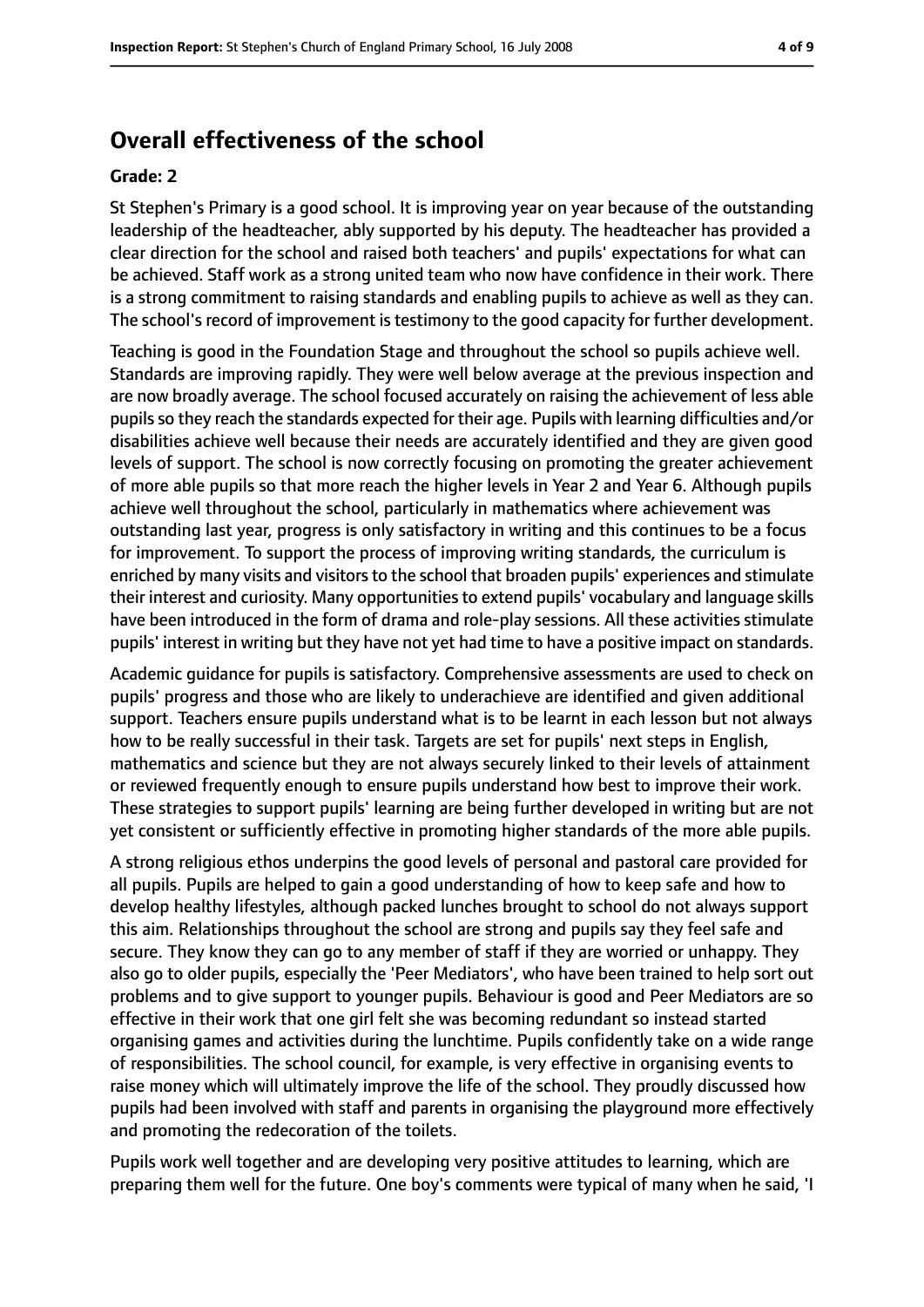want to come to school so I can learn and go on to college'. These high aspirations are not unusual and many pupils shared their ambitions for the future. Although pupils enjoy school, attendance remains below the national average. It is much higher than in the past and the school is strenuous in its attempts to ensure pupils attend regularly. Some parents unfortunately do not sufficiently recognise its importance and they are not always aware of how they can support their children's learning. Very few parents take the time to respond to school questionnaires although more attend parent consultation meetings now than in the past. Strengthening its partnership with parents is a priority for the school so that parents too can support pupils' aspirations for the future.

Leadership and management are good overall. Teachers who have responsibility for managing different subjects are enthusiastic about their roles and are developing the skills necessary to monitor standards and progress effectively. They are well supported by senior leaders who have an extremely accurate view of the school's strengths and weaknesses and this leads the school improvement. Evaluations of the school's effectiveness are shared with governors who are very supportive of the school but who are not yet actively involved in monitoring its work or promoting its future planning.

## **Effectiveness of the Foundation Stage**

#### **Grade: 2**

Children make a good start to their learning in the Nursery and Reception classes. When they start school, their range of knowledge and skills is much narrower than expected for their age, especially in language development, knowledge of number and social and emotional development. Teaching is good and, under the sensitive support of all adults, children achieve well. Standards by the time children move into Year 1 have improved over the last three years. They are below average overall but standards in reading and writing are now broadly average, the result of very good progress.

There is a very clear focus on providing children with many opportunities to write, and children in the Nursery, for example, are eager to show what they can do. Children gain confidence in their own abilities as they work with adults on well focused activities. They enjoy opportunities to practise skills and to try out new ideas and ways of working in theirself-chosen tasks. Children in the Nursery have a well- developed outside area in which they play, experiment and explore. This area is also used by the children in Reception on occasions but there is no specific outside classroom area for Reception children to develop their skills through independent investigations. The limited opportunities to learn outdoors restrict Reception children's development, especially in knowledge and understanding of the world, creative development and control in the use of various tools and equipment.

### **What the school should do to improve further**

- Improve pupils' progress and standards in writing to match those in reading and mathematics and help more pupils to reach the higher levels for their age.
- Develop strategies to help pupils understand how well they are doing and what they need to do to improve their work.
- Strengthen the school's partnership with parents and develop strategies to increase parents' understanding of how they can support their children's learning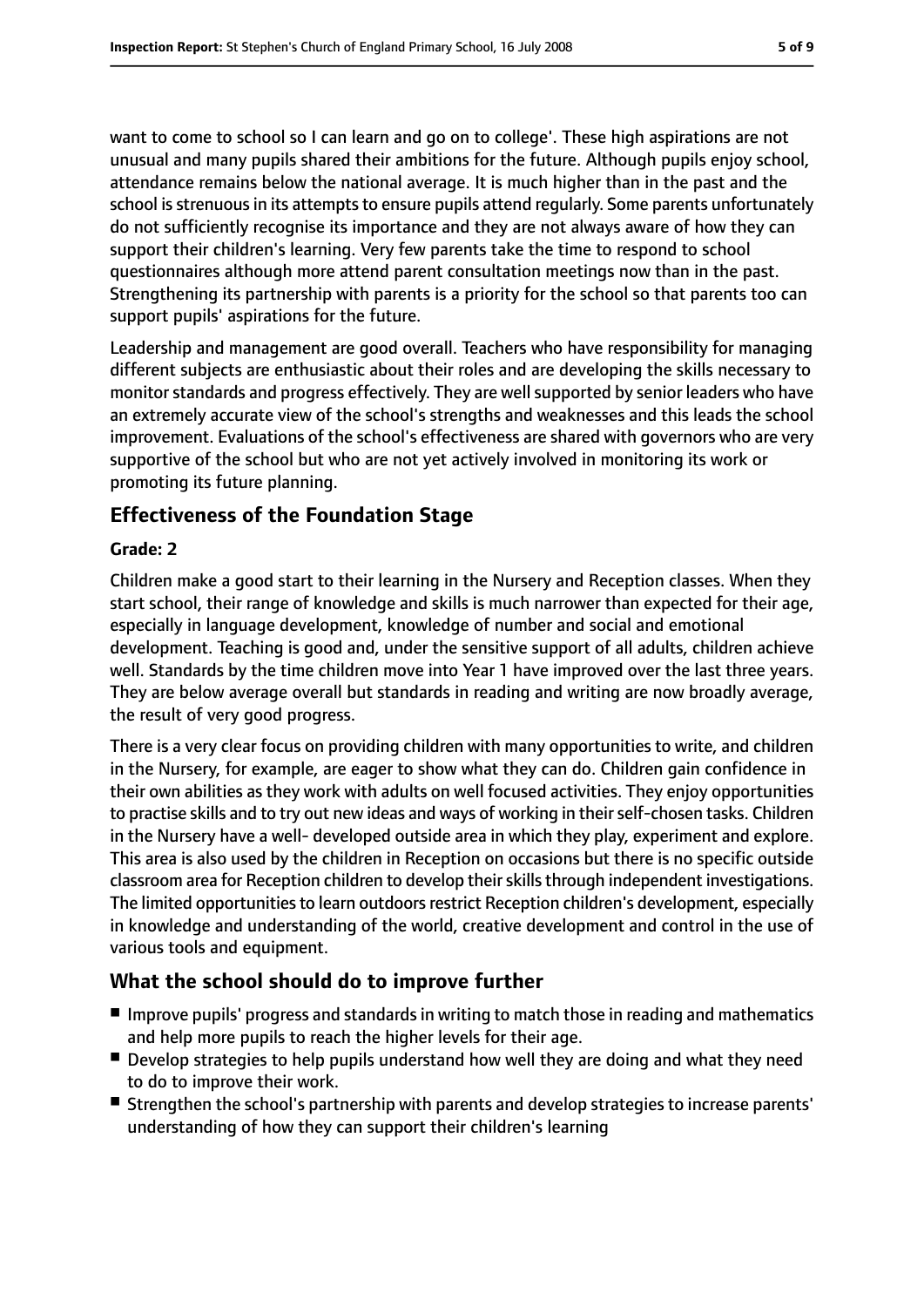**Any complaints about the inspection or the report should be made following the procedures set out in the guidance 'Complaints about school inspection', which is available from Ofsted's website: www.ofsted.gov.uk.**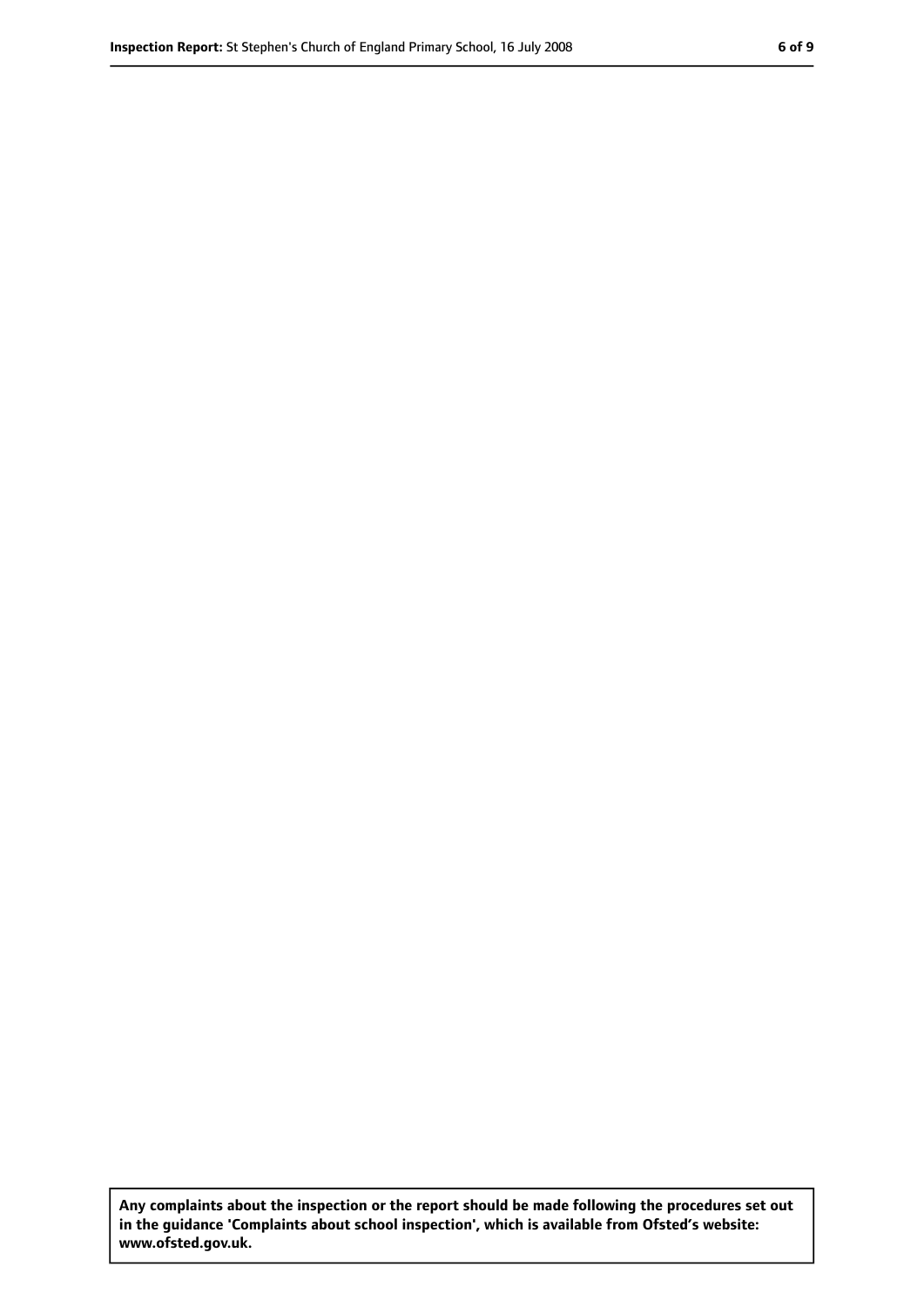# **Inspection judgements**

| $^{\backprime}$ Key to judgements: grade 1 is outstanding, grade 2 good, grade 3 satisfactory, and | <b>School</b>  |
|----------------------------------------------------------------------------------------------------|----------------|
| arade 4 inadequate                                                                                 | <b>Overall</b> |

## **Overall effectiveness**

| How effective, efficient and inclusive is the provision of education, integrated<br>care and any extended services in meeting the needs of learners? |     |
|------------------------------------------------------------------------------------------------------------------------------------------------------|-----|
| Effective steps have been taken to promote improvement since the last<br>inspection                                                                  | Yes |
| How well does the school work in partnership with others to promote learners'<br>well-being?                                                         |     |
| The effectiveness of the Foundation Stage                                                                                                            |     |
| The capacity to make any necessary improvements                                                                                                      |     |

## **Achievement and standards**

| How well do learners achieve?                                                                               |  |
|-------------------------------------------------------------------------------------------------------------|--|
| The standards <sup>1</sup> reached by learners                                                              |  |
| How well learners make progress, taking account of any significant variations between<br>groups of learners |  |
| How well learners with learning difficulties and disabilities make progress                                 |  |

## **Personal development and well-being**

| How good is the overall personal development and well-being of the<br>learners?                                  |  |
|------------------------------------------------------------------------------------------------------------------|--|
| The extent of learners' spiritual, moral, social and cultural development                                        |  |
| The extent to which learners adopt healthy lifestyles                                                            |  |
| The extent to which learners adopt safe practices                                                                |  |
| How well learners enjoy their education                                                                          |  |
| The attendance of learners                                                                                       |  |
| The behaviour of learners                                                                                        |  |
| The extent to which learners make a positive contribution to the community                                       |  |
| How well learners develop workplace and other skills that will contribute to<br>their future economic well-being |  |

## **The quality of provision**

| How effective are teaching and learning in meeting the full range of the<br>learners' needs?          |  |
|-------------------------------------------------------------------------------------------------------|--|
| How well do the curriculum and other activities meet the range of needs<br>and interests of learners? |  |
| How well are learners cared for, guided and supported?                                                |  |

#### **Annex A**

 $^1$  Grade 1 - Exceptionally and consistently high; Grade 2 - Generally above average with none significantly below average; Grade 3 - Broadly average to below average; Grade 4 - Exceptionally low.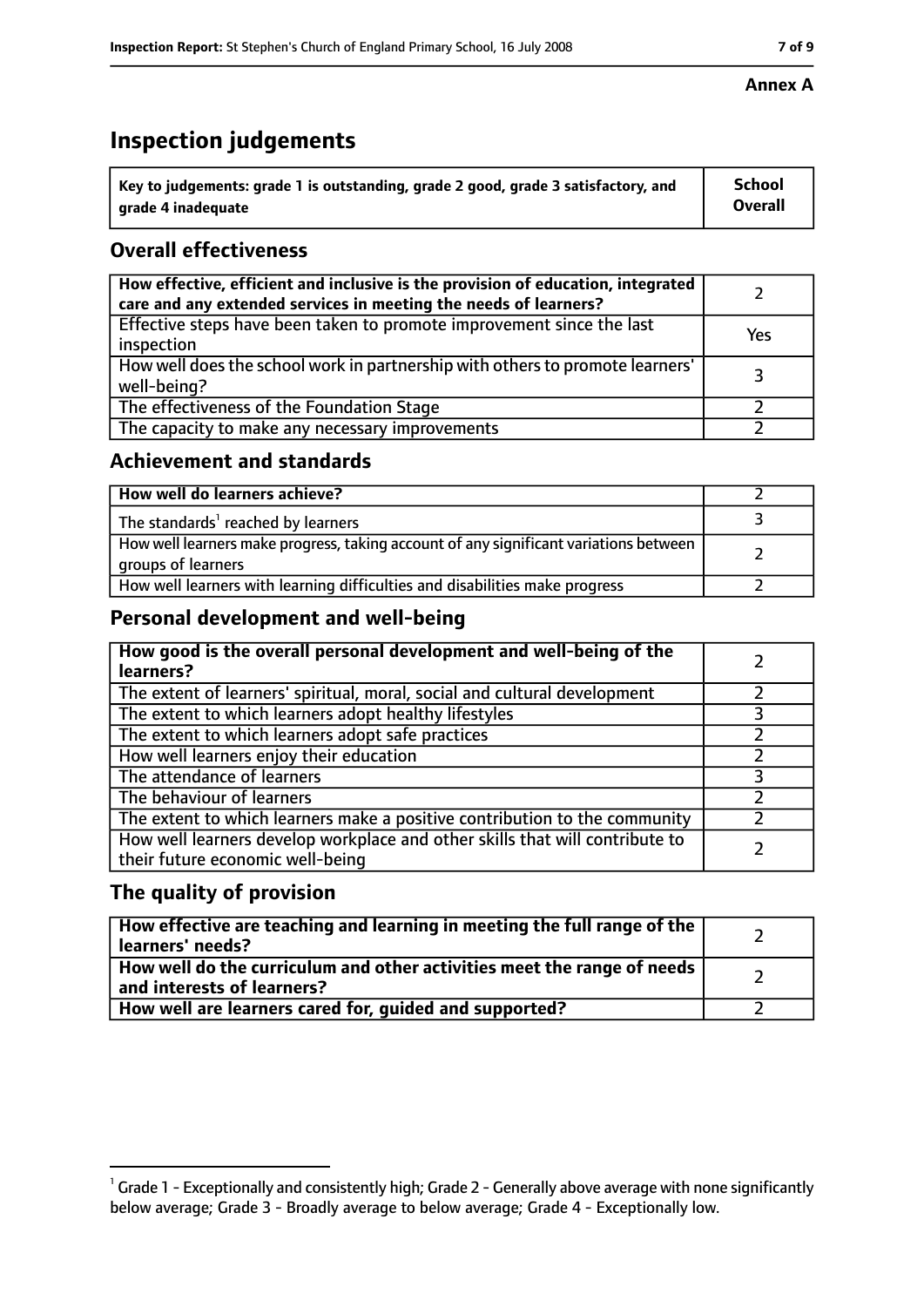#### **Annex A**

# **Leadership and management**

| How effective are leadership and management in raising achievement              |     |
|---------------------------------------------------------------------------------|-----|
| and supporting all learners?                                                    |     |
| How effectively leaders and managers at all levels set clear direction leading  |     |
| to improvement and promote high quality of care and education                   |     |
| How effectively leaders and managers use challenging targets to raise standards |     |
| The effectiveness of the school's self-evaluation                               |     |
| How well equality of opportunity is promoted and discrimination tackled so      |     |
| that all learners achieve as well as they can                                   |     |
| How effectively and efficiently resources, including staff, are deployed to     | 7   |
| achieve value for money                                                         |     |
| The extent to which governors and other supervisory boards discharge their      | 3   |
| responsibilities                                                                |     |
| Do procedures for safequarding learners meet current government                 | Yes |
| requirements?                                                                   |     |
| Does this school require special measures?                                      | No  |
| Does this school require a notice to improve?                                   | No  |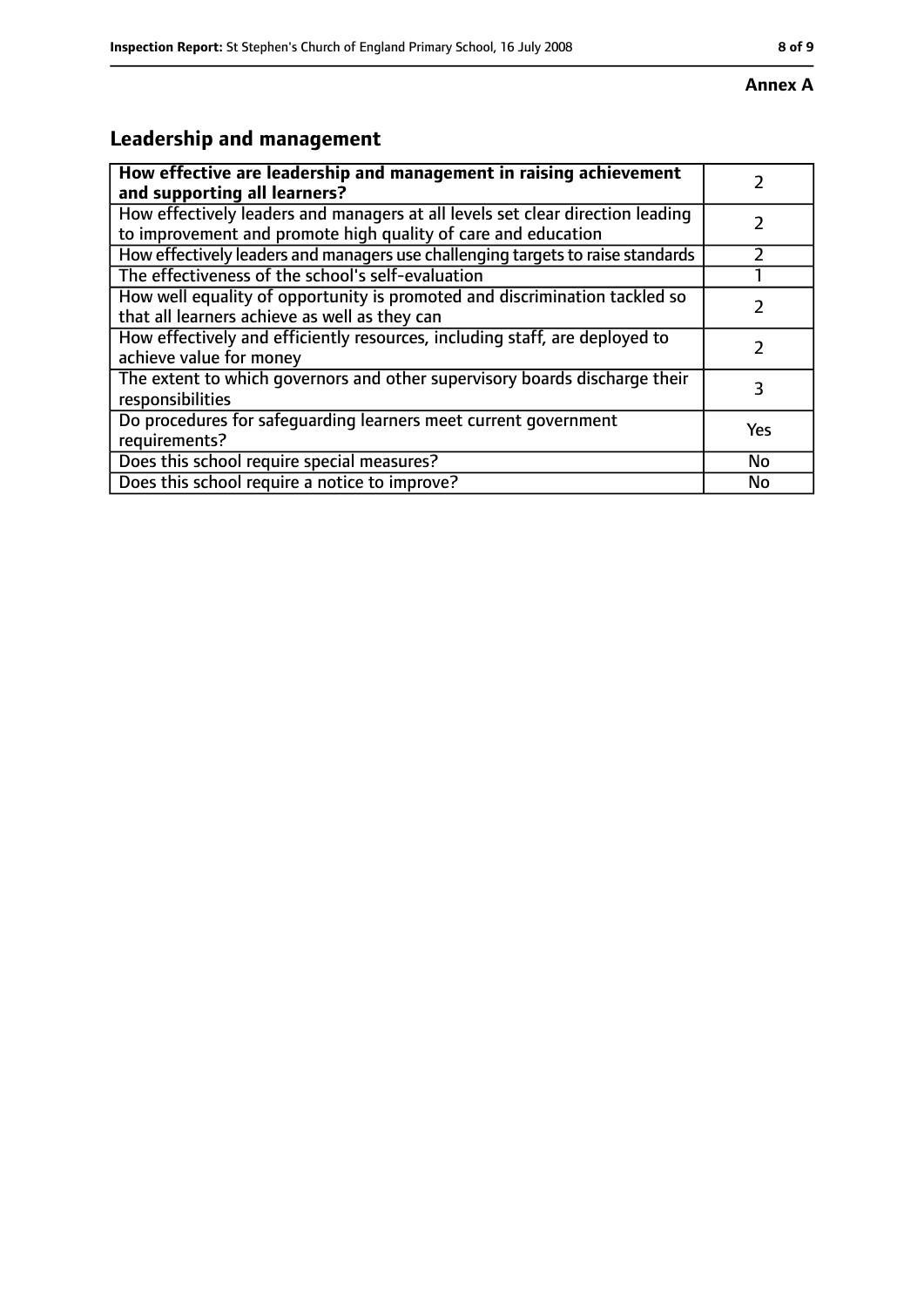#### **Annex B**

# **Text from letter to pupils explaining the findings of the inspection**

17 July 2008

Dear Pupils

Inspection of St Stephen's C of E Primary, Wolverhampton WV10 0BB

Thank you for making me so welcome and answering my questions when I visited you recently. You are correct in thinking that you go to a good school and you are rightly proud of what it does for you. Here is a summary of what I found out.

- You make good progress and you reach standards that are similar to those in most schools. In mathematics, you make fantastic progress but your progressis not quite so good in writing.
- Your behaviour is good. You are polite, friendly and helpful to everyone. You understand how to keep yourselves safe and you know how to eat healthily, although this is sometimes difficult to do.
- You all help to make your school a better place and you are prepared well for secondary schools.
- You clearly enjoy your lessons. You work hard and try to do your best.
- You are taught well and your teachers work hard to make sure that your lessons are interesting.
- The headteacher leads the school extremely well and the staff work as an effective team.
- All the staff look after you very well so you are safe and happy.
- You have lots of interesting things to do, including many visits and additional activities.

Even though St Stephen's is a good school, there are some ways in which it can do even better. I have particularly asked the headteacher and governors to do the following things.

- To help you to do as well in writing as in reading and mathematics and to support those of you who find learning easy to do even better.
- To help you understand how well you are doing and what you need to do to improve your work.
- To work more closely with parents so they understand how to help you get on well at school.

Thank you again for talking so nicely to me and remember you can do your bit by continuing to work hard.

Best wishes

Mrs Callaghan Additional Inspector